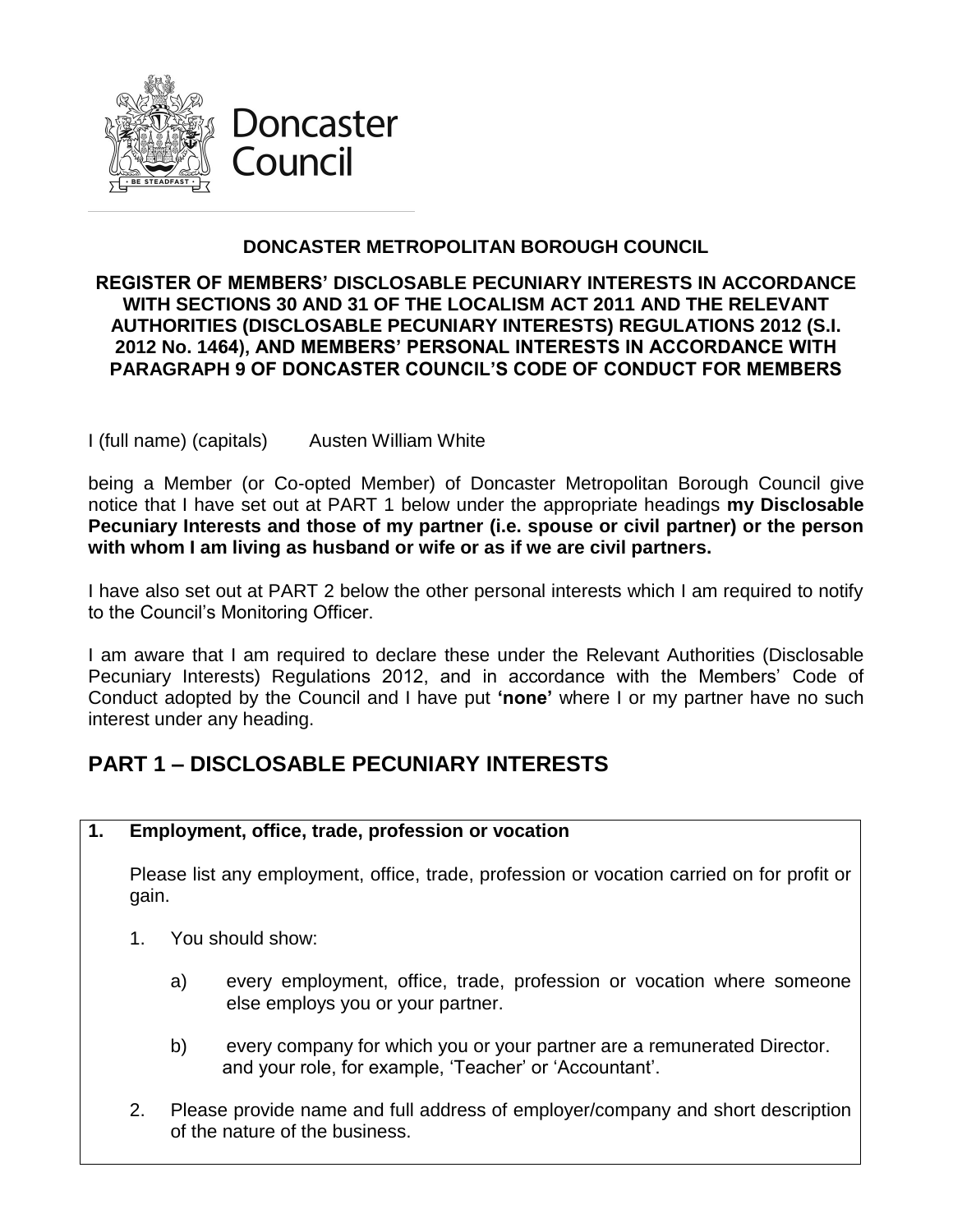| <b>Name and Address of</b><br><b>Employer/Company</b>                     | <b>Description of Business</b>         | <b>Description of</b><br><b>Employment or Role.</b> |
|---------------------------------------------------------------------------|----------------------------------------|-----------------------------------------------------|
| <b>Allyte Associates Limited</b><br>32 Gillygate<br>Pontefract<br>WF8 1PQ | Consultancy - Construction<br>Industry | <b>Director</b>                                     |

## **2. Sponsorship**

**Name(s) of person(s) [other than a relevant authority] who has/have made any payment to me in respect of my election or any expenses incurred by me in carrying out my duties.**

You must complete this box if you have received financial assistance from a political party with your election expenses. You should also include any organisation that has paid any of your expenses to carry out your duties as a Councillor. This includes any payment or financial benefit from a Trade Union within the meaning of the Trade Union and Labour Relations (Consolidation) Act 1992.

*You do not need to disclose payments or allowances received from Doncaster Borough Council.*

The Labour Party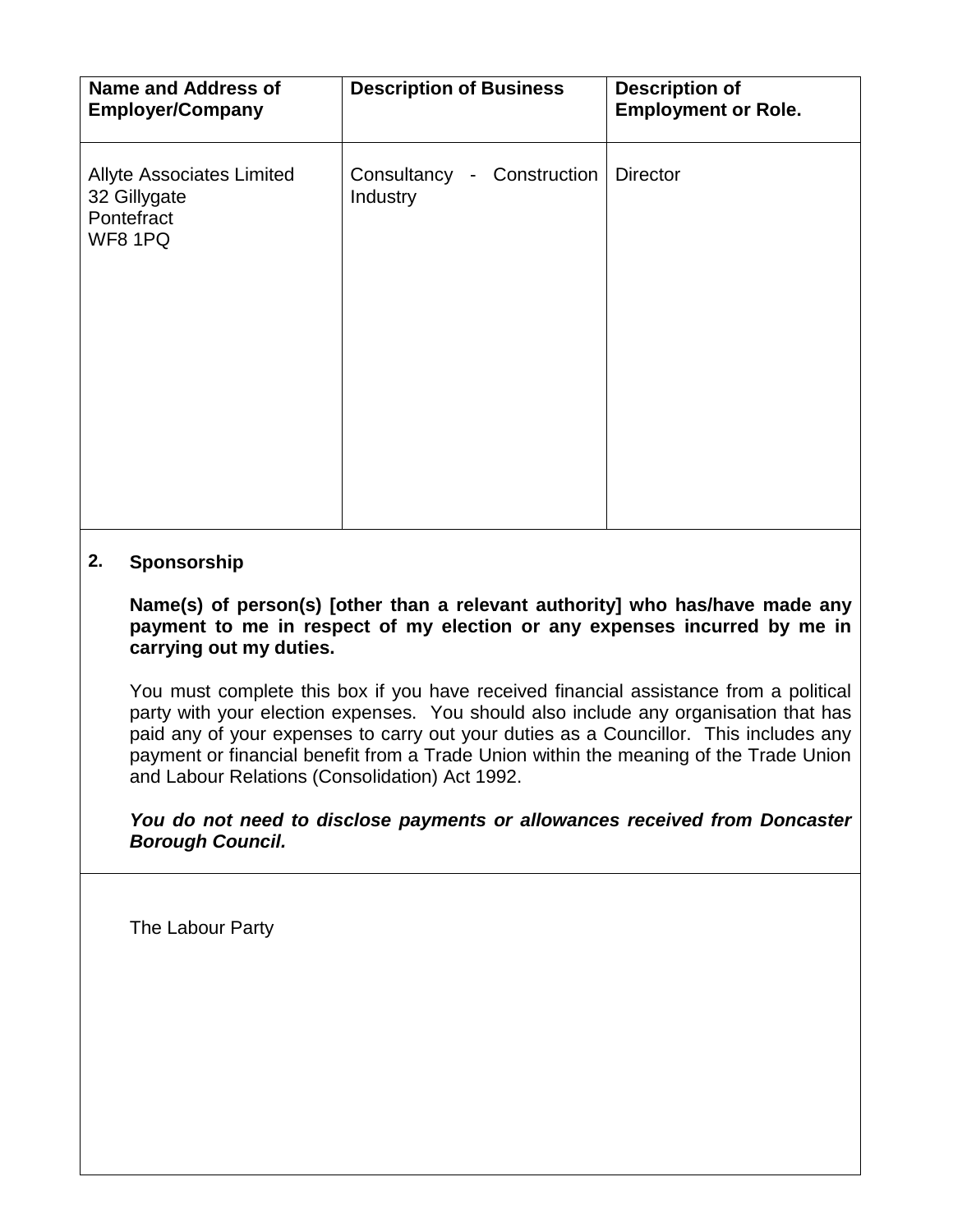| 3. | Securities (e.g. shares, debentures, bonds)                                                                                                                                                                                                                                                                                                      |  |  |
|----|--------------------------------------------------------------------------------------------------------------------------------------------------------------------------------------------------------------------------------------------------------------------------------------------------------------------------------------------------|--|--|
|    | Any beneficial interest in securities of a body where:-<br>i.<br>that body (to your knowledge) has a place of business or land in the area of<br>the relevant authority; and<br>either -<br>ii.                                                                                                                                                  |  |  |
|    |                                                                                                                                                                                                                                                                                                                                                  |  |  |
|    | the total nominal value of the securities exceeds £25,000 or one<br>a)<br>hundredth of the total issued share capital of that body; or<br>the share capital of that body is of more than one class and the total<br>b)<br>nominal value of the shares of any one class exceeds one hundredth of<br>the total issued share capital of that class. |  |  |
|    | 'Securities' means shares, debentures, debenture stock, loan stock, bonds, unit of a<br>collective investment scheme within the meaning of the Financial Services and Markets<br>Act 2000(1) and other securities of any description other than money deposited with a<br>building society.                                                      |  |  |
|    | <b>Allyte Associates Limited</b>                                                                                                                                                                                                                                                                                                                 |  |  |
| 4. | <b>Contracts</b>                                                                                                                                                                                                                                                                                                                                 |  |  |
|    | Description of any contract for goods, services or works made between the<br>authority and myself or my partner or a firm in which I am or my partner is a<br>partner, a company of which I am or my partner is a remunerated director, or a<br>body of the description specified in (3) above, and which has not been fully<br>discharged.      |  |  |
|    |                                                                                                                                                                                                                                                                                                                                                  |  |  |

None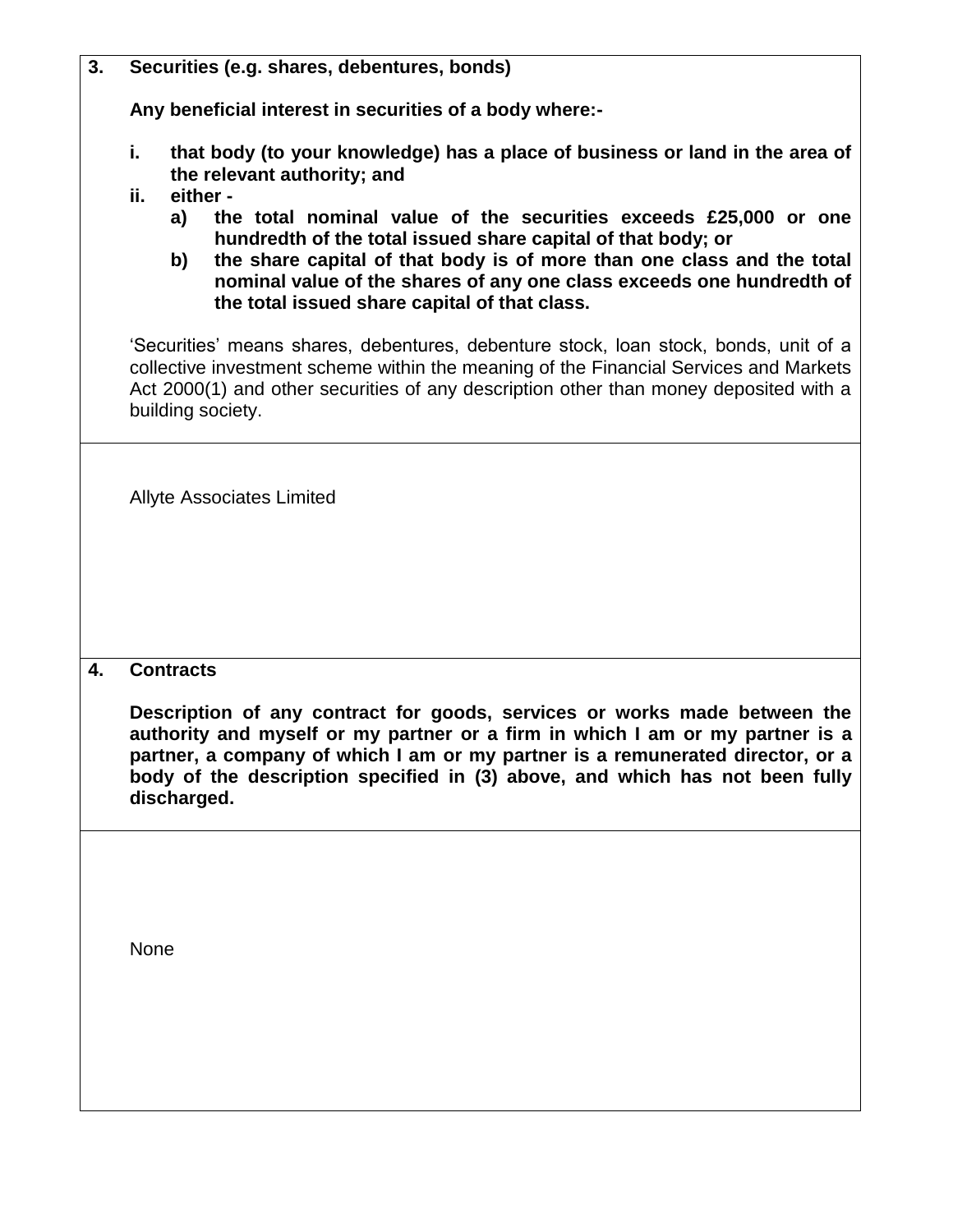**5. Land**

**Address or other description (sufficient to identify the location) of any land in which I and/or my partner have a beneficial interest and which is in the area of the authority.**

You should give address or brief description of all the property you or your partner *own, lease or rent* within the Borough Council's area. This should include your home address if you are a homeowner. Please give full details of the land, so that its location can be identified. You should include any property from which you or your partner receive rent or for which you/your partner are a mortgagee.

**6. Corporate Tenancies**

**Address or other description (sufficient to identify the location) of any land where the landlord is the authority and the tenant is a firm in which I am or my partner is a partner, a company of which I am or my partner is a remunerated director, or a body of the description specified in (3) above.**

Please complete this section if your Business or Company, or that of your partner, has a tenancy or property, which is owned by Doncaster Council.

None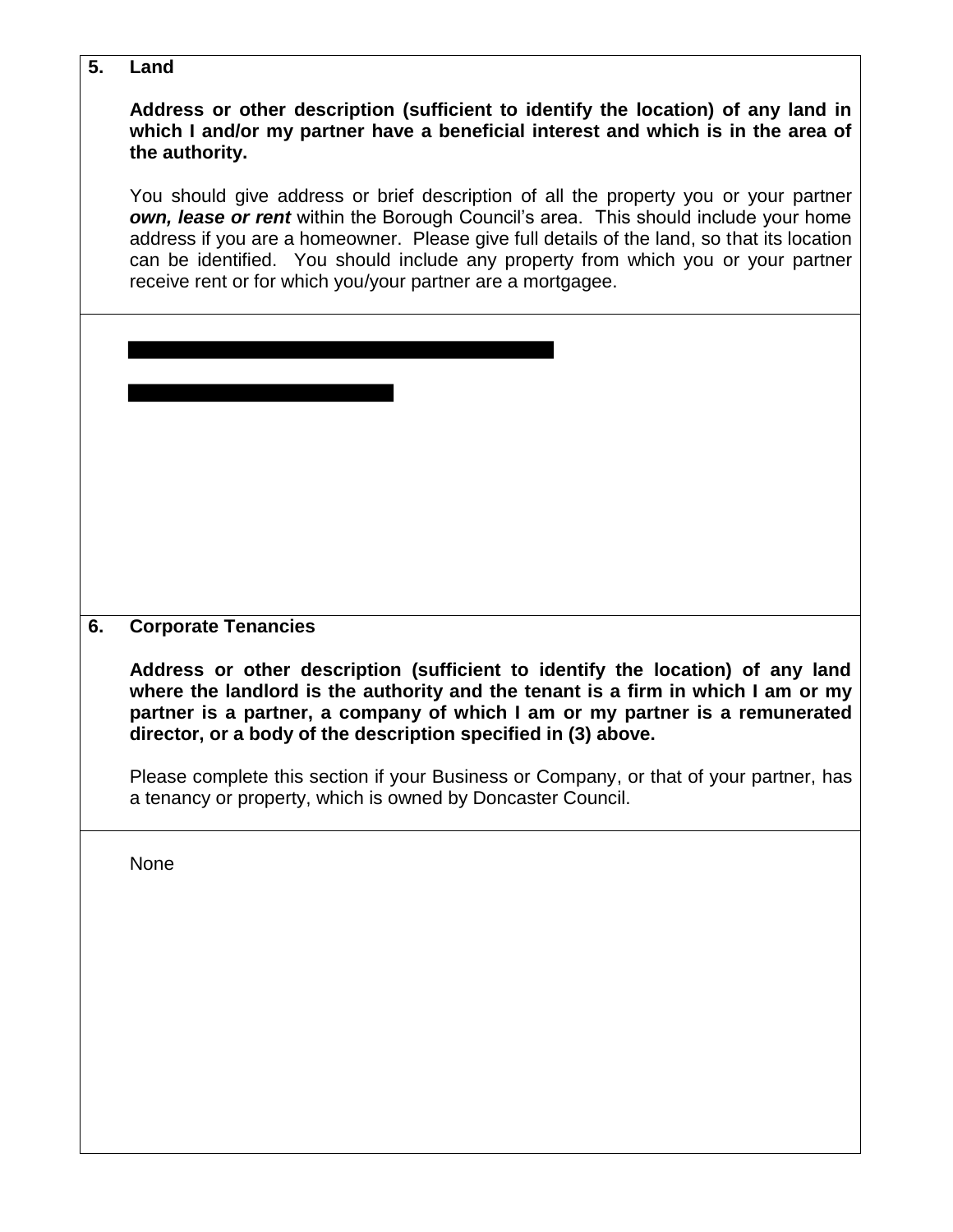#### **7. Licences**

**Address or other description (sufficient to identify the location) of any land in the Borough Council's area in which I have, or my partner has, a licence (alone or jointly with others) to occupy for 28 days or longer.**

For example, an allotment or land for fishing purposes occupied for more than a month.

None

# **PART 2 - OTHER PERSONAL INTERESTS**

**8. Membership on Outside Bodies**

**Give details of your membership of, or position of general control or management in**

#### **8.1 any body to which you have been nominated or appointed by your Council.**

Sheffield City Region:

- Overview and Scrutiny Committee
- Audit and Standards Committee

#### **8.2 any body exercising functions of a public nature**

None

## **8.3 any body directed to charitable purposes**

None

#### **8.4 any body one of whose principal purposes includes the influence of public opinion or policy (including any political party or trade union).**

Labour Party; Fabian Society; Unison